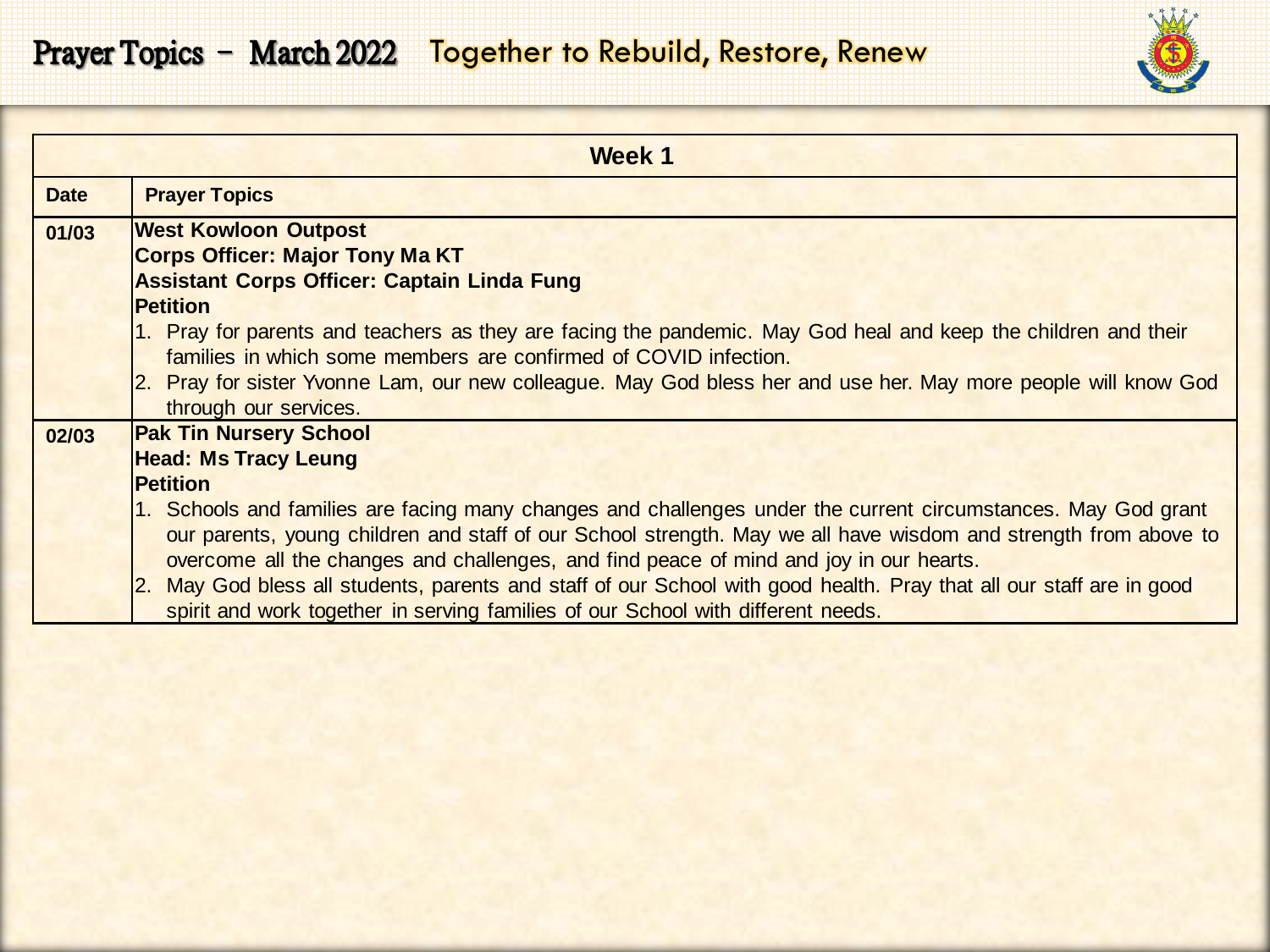

|             | Week 1                                                                                                              |
|-------------|---------------------------------------------------------------------------------------------------------------------|
| <b>Date</b> | <b>Prayer Topics</b>                                                                                                |
| 03/03       | THURSDAY WORLDWIDE PRAYER MEETING                                                                                   |
|             | <b>Southern Africa Territory</b>                                                                                    |
|             | <b>TC: Commissioner Torben Eliasen</b>                                                                              |
|             | <b>CS: Lt.-Colonel Jabulani Khoza</b>                                                                               |
|             | Officers 247(A153/R94) Envoys 4 Corps 93 Outposts123                                                                |
|             | Cadets 14 Sr Soldiers 18,671 Jr Soldiers 3,800 Adherents1,445                                                       |
|             | <b>Petition</b>                                                                                                     |
|             | 1. Thank God for His protection during this Pandemic and Praise God for Leaders who have just arrived in the        |
|             | country.                                                                                                            |
|             | 2. Praise God for the Women's Ministries in the Territory.                                                          |
|             | 3. Preparations of moving College for Officers' Training (CFOT) to the new grounds.                                 |
|             | 4. Financial needs of the Territory and His provision.                                                              |
|             | 5. For the increasing of gender-based violence cases, pray that it must STOP.                                       |
| 04/03       | <b>Yue Wan Boys Hostel</b>                                                                                          |
|             | <b>Service Supervisor: Ms Catherine Mak</b>                                                                         |
|             | <b>Petition</b>                                                                                                     |
|             | 1. May Almighty God guide us through this pandemic situation, keep both the colleagues, the boys and their families |
|             | safe with good health and peace at hearts.                                                                          |
|             | 2. May the Lord also grant our colleagues strength to meet the ever challenges in our daily operations, let us keep |
|             | our mission and passion to serve the deprived youngsters.                                                           |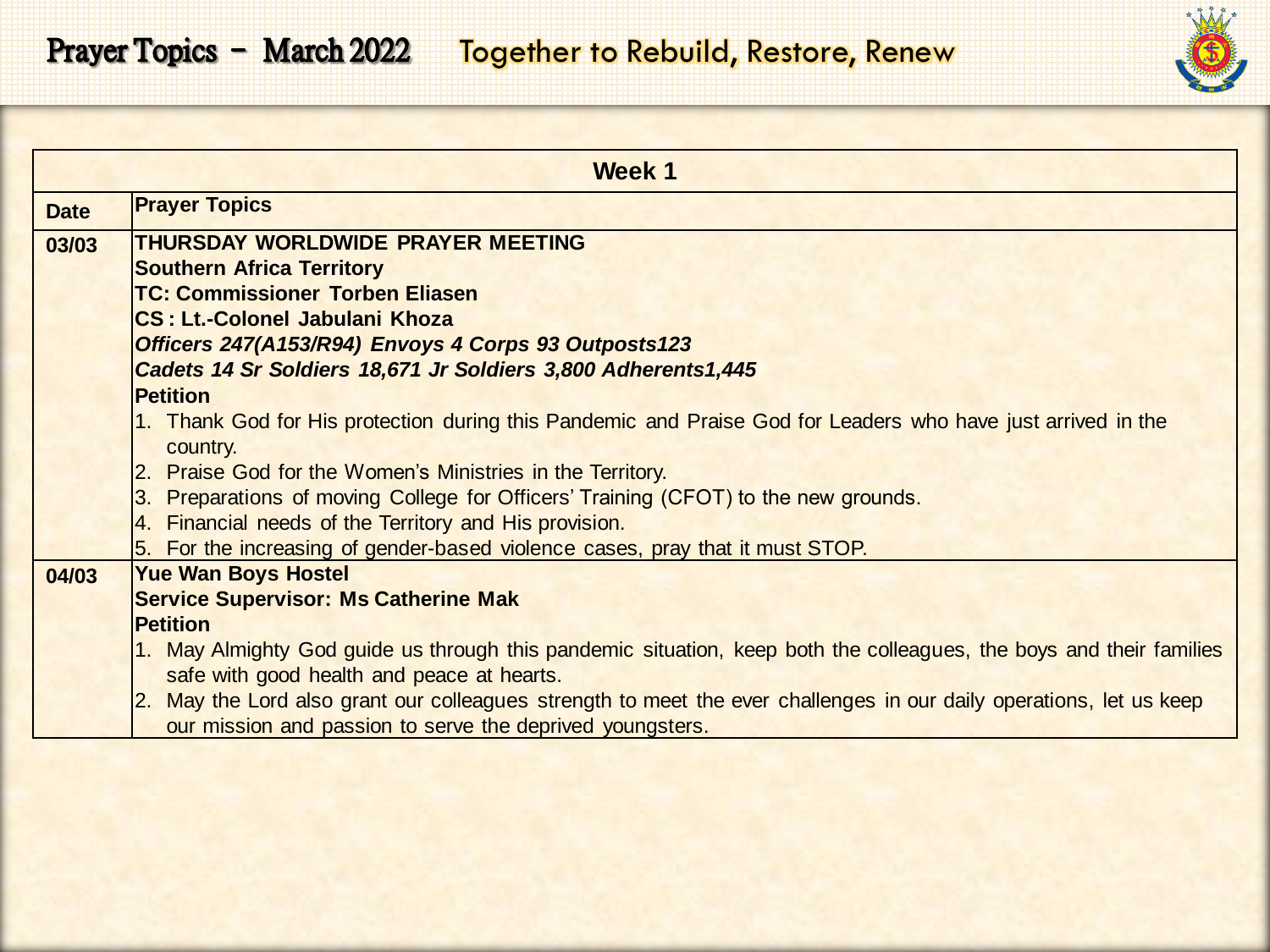

|             | <b>Week 2</b>                                                                                                                                                                                                                                                                                                                                                                                                  |
|-------------|----------------------------------------------------------------------------------------------------------------------------------------------------------------------------------------------------------------------------------------------------------------------------------------------------------------------------------------------------------------------------------------------------------------|
| <b>Date</b> | <b>Prayer Topics</b>                                                                                                                                                                                                                                                                                                                                                                                           |
| 07/03       | <b>Social Services Department</b><br><b>Social Service Director: Ms Chan Siu Lai</b><br><b>Petition</b><br>1. Amid the pandemic and changes of the society, many service users are worried and anxious about the health of<br>themselves and their families, the economy and their daily living. Pray for their physical and mental health. May<br>they find peace of mind and hope despite their adversities. |
|             | 2. To address the many social needs, pray that the colleagues of Social Services Department will remain true to their<br>aspiration and mission to serve the people in need in the society together. Pray that they will have good health and<br>spirit to move forward.                                                                                                                                       |
| 08/03       | <b>Melody Corps</b>                                                                                                                                                                                                                                                                                                                                                                                            |
|             | <b>Corps Officer: Major David Ip</b>                                                                                                                                                                                                                                                                                                                                                                           |
|             | <b>Assistant Corps Officer: Major Samson Cheung</b><br><b>Petition</b>                                                                                                                                                                                                                                                                                                                                         |
|             | 1. The Corps' Building Together for a Holistic Wellness Hub Project funded by the Jockey Club completed its service<br>in end February. The Corps will continue serving the elderly in the community by other means. Pray that this<br>service will continue going on.                                                                                                                                         |
|             | 2. The pandemic is still going on. Meetings and activities of the Corps are all suspended. May God keep the minds of<br>our brothers and sisters, that they will stay health and strong despite all sorts of restrictions. May the Spirit grant<br>us strength. Pray that the gracious hands of the Lord will keep us from any harm.                                                                           |
| 09/03       | <b>Sam Shing Nursery School</b>                                                                                                                                                                                                                                                                                                                                                                                |
|             | <b>Head: Ms Lam Tien Wai</b>                                                                                                                                                                                                                                                                                                                                                                                   |
|             | <b>Petition</b><br>1. Facing the ongoing pandemic and different challenges, may God grant us peace in our body, mind and soul.                                                                                                                                                                                                                                                                                 |
|             | Trusting the Lord, may we continue to provide quality care and educational services to the community together.                                                                                                                                                                                                                                                                                                 |
|             | 2. We understand parents need to work and take care of children at home at the same time. May God let the parents                                                                                                                                                                                                                                                                                              |
|             | rely on You in their parenting. Deliver them from frustration, discouragement and disappointment. Also grant them                                                                                                                                                                                                                                                                                              |
|             | wisdom for time management and efficiency at work, so that they will be grateful for spending more time with their<br>children and enjoy the joy of raising their children.                                                                                                                                                                                                                                    |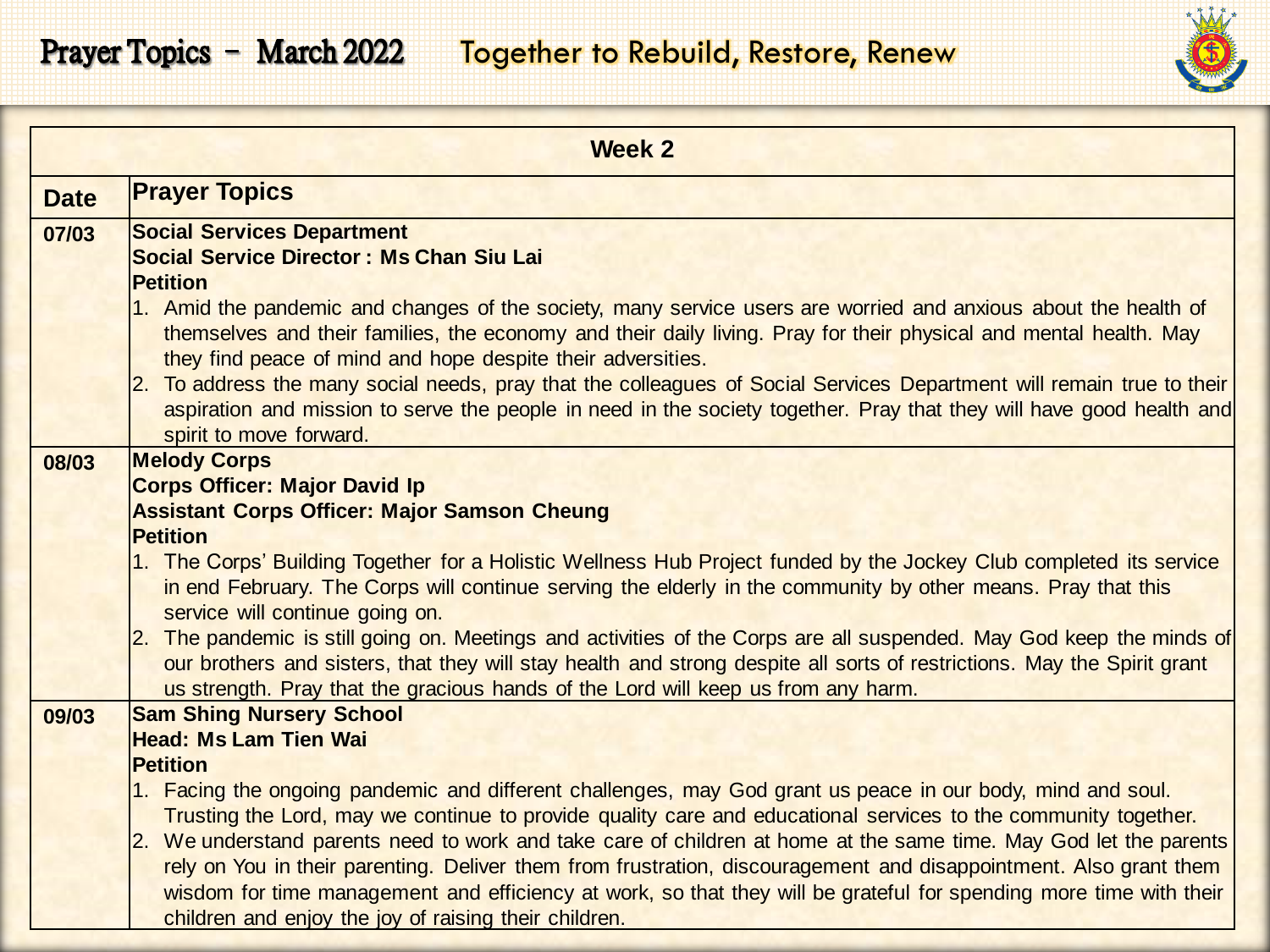

|             | Week 2                                                                                                                                                                                                                                         |
|-------------|------------------------------------------------------------------------------------------------------------------------------------------------------------------------------------------------------------------------------------------------|
| <b>Date</b> | <b>Prayer Topics</b>                                                                                                                                                                                                                           |
| 10/03       | THURSDAY WORLDWIDE PRAYER MEETING                                                                                                                                                                                                              |
|             | <b>Uganda Territory</b>                                                                                                                                                                                                                        |
|             | <b>TC: Colonel Samuel Kwao Oklah</b>                                                                                                                                                                                                           |
|             | <b>CS: Lt-Colonel Chatonda Theu</b><br>Officers 152(A131/R21) Corps 132 Outposts 37                                                                                                                                                            |
|             | Cadets 17 Sr Soldiers 15,267 Jr Soldiers 10,419 Adherents 596                                                                                                                                                                                  |
|             | <b>Petition</b>                                                                                                                                                                                                                                |
|             | 1. Pray for International Secretary for Africa in March                                                                                                                                                                                        |
|             | 2. Pray for Colonels Samuel and Philomina Kwao Oklah's Retirement in March.                                                                                                                                                                    |
|             | 3. Prayer for the incoming TC and CS, in that God may grant them strength, wisdom and knowledge to lead Uganda                                                                                                                                 |
|             | Territory.                                                                                                                                                                                                                                     |
|             | 4. Pray for the ongoing store building at THQ for Staff to be completed well and Cadets at OTC to finish well their                                                                                                                            |
|             | <b>Training and to be Commissioned.</b>                                                                                                                                                                                                        |
|             | 5. Pray that the work of Command Heads, Officers and Local Officers will move forward and win souls for Christ.<br>6. Pray for spiritual growth in the lives of our Soldiers, transformation and creativity opportunities for Uganda Territory |
|             | at large.                                                                                                                                                                                                                                      |
| 11/03       | <b>Cheung Hong Community Day Rehabilitation and Residential Service</b>                                                                                                                                                                        |
|             | Unit in charge: Ms Po King Chi                                                                                                                                                                                                                 |
|             | <b>Petition</b>                                                                                                                                                                                                                                |
|             | 1. We are not yet in control of the global pandemic, and the situation in Hong Kong remains severe and volatile. May                                                                                                                           |
|             | God grant our colleagues and service users good health, peace of mind and safe from infection.                                                                                                                                                 |
|             | 2. Pray that the vacancies may be filled soon to stablise our manpower. May new colleagues adapt to the new                                                                                                                                    |
|             | working environment soon and serve well together.                                                                                                                                                                                              |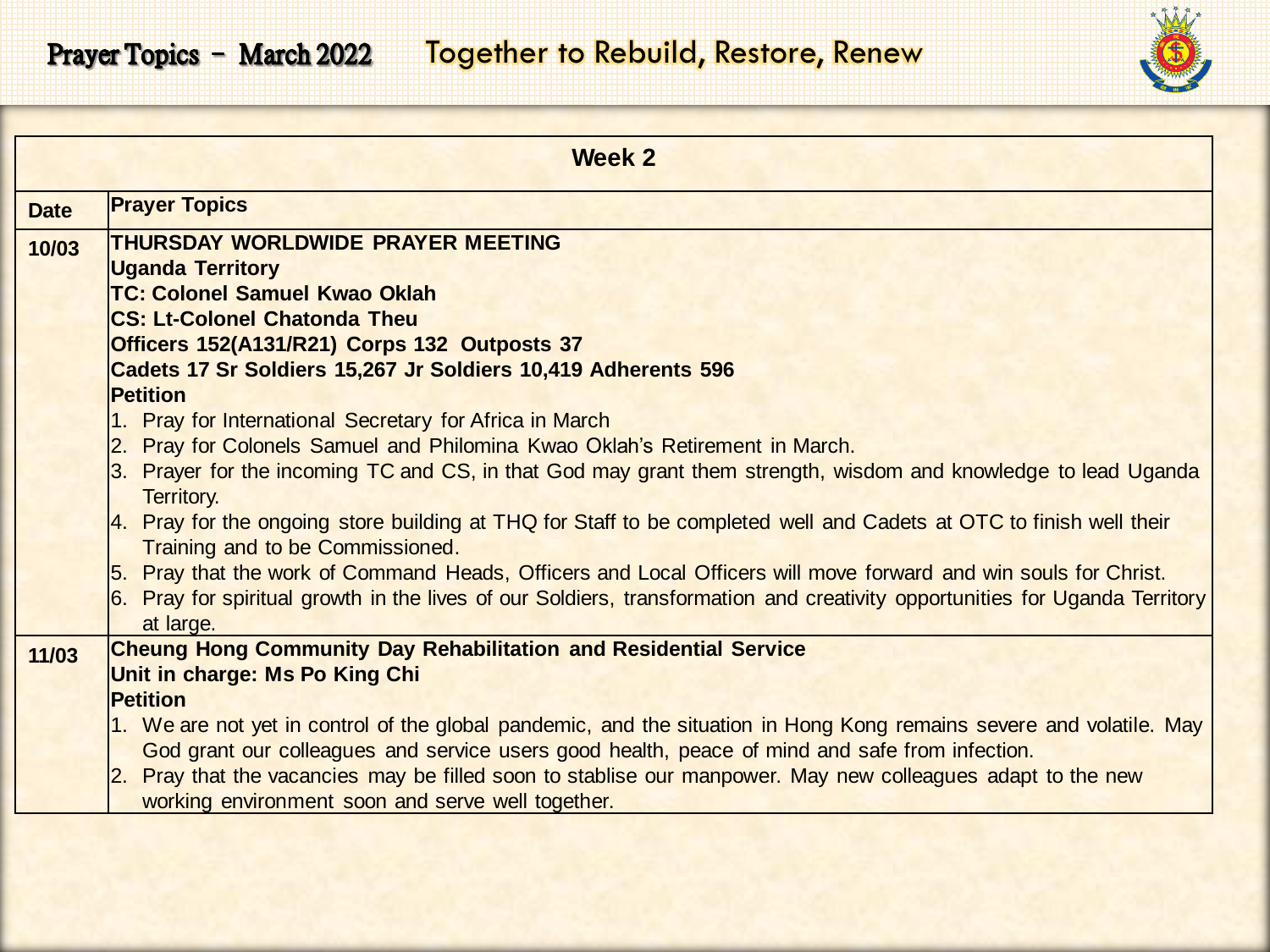|                | Week 3                                                                                                                                                                                                                                                                                                                                                                                                                                                                                                                                                                                                                                                                                                                                                                                                         |
|----------------|----------------------------------------------------------------------------------------------------------------------------------------------------------------------------------------------------------------------------------------------------------------------------------------------------------------------------------------------------------------------------------------------------------------------------------------------------------------------------------------------------------------------------------------------------------------------------------------------------------------------------------------------------------------------------------------------------------------------------------------------------------------------------------------------------------------|
| <b>Date</b>    | <b>Prayer Topics</b>                                                                                                                                                                                                                                                                                                                                                                                                                                                                                                                                                                                                                                                                                                                                                                                           |
| 14/03          | <b>China Development Department</b><br><b>Administration &amp; Project Manager: Ms Heidi Chan</b>                                                                                                                                                                                                                                                                                                                                                                                                                                                                                                                                                                                                                                                                                                              |
|                | <b>Petition</b><br>1. As the pandemic situation is volatile, pray that our colleagues have good health as we serve in the community<br>development ministry.                                                                                                                                                                                                                                                                                                                                                                                                                                                                                                                                                                                                                                                   |
|                | 2. In response to the everchanging needs of the mainland community, pray that the China Development Department<br>can provide timely and appropriate service.                                                                                                                                                                                                                                                                                                                                                                                                                                                                                                                                                                                                                                                  |
| 15/03<br>16/03 | <b>Shatin Corps</b><br><b>Corps Officer: Major Tammy Cho</b><br><b>Petition</b><br>1. Thanks be to God. Shatin Corps' application for a 3-year mission fund has been approved in early January 2022.<br>Pray for the good use of this fund for the development of school evangelical and care ministries.<br>2. Thank God for He has prepared a large and diverse gospel field for Shatin Crops. Pray for the Corps. May the<br>Holy Spirit prepare workers who will work for God and walk with our Corps Officers in one accord.<br><b>Tai Wo Hau Nursery School</b><br>Head: Ms Celia Chan                                                                                                                                                                                                                   |
|                | <b>Petition</b><br>1. As the pandemic is ongoing, the School will have summer vacation earlier in March. It has greatly affected the<br>families as they take care of the young child. Children's learning is also being affected. Pray for God's keeping and<br>guidance. May all families find peace and strength from God as they face such difficult times. Also, pray that all<br>teachers and students have peace of mind and good health. Pray for the needs in their body, mind and soul.<br>2. Pray that the Lord will continue to lead with His providential care, all the ministries in the school will go smoothly,<br>grant the Principal and administrative staff wisdom, that all the teaching staff will serve with one accord to promote<br>the school's quality education and care services. |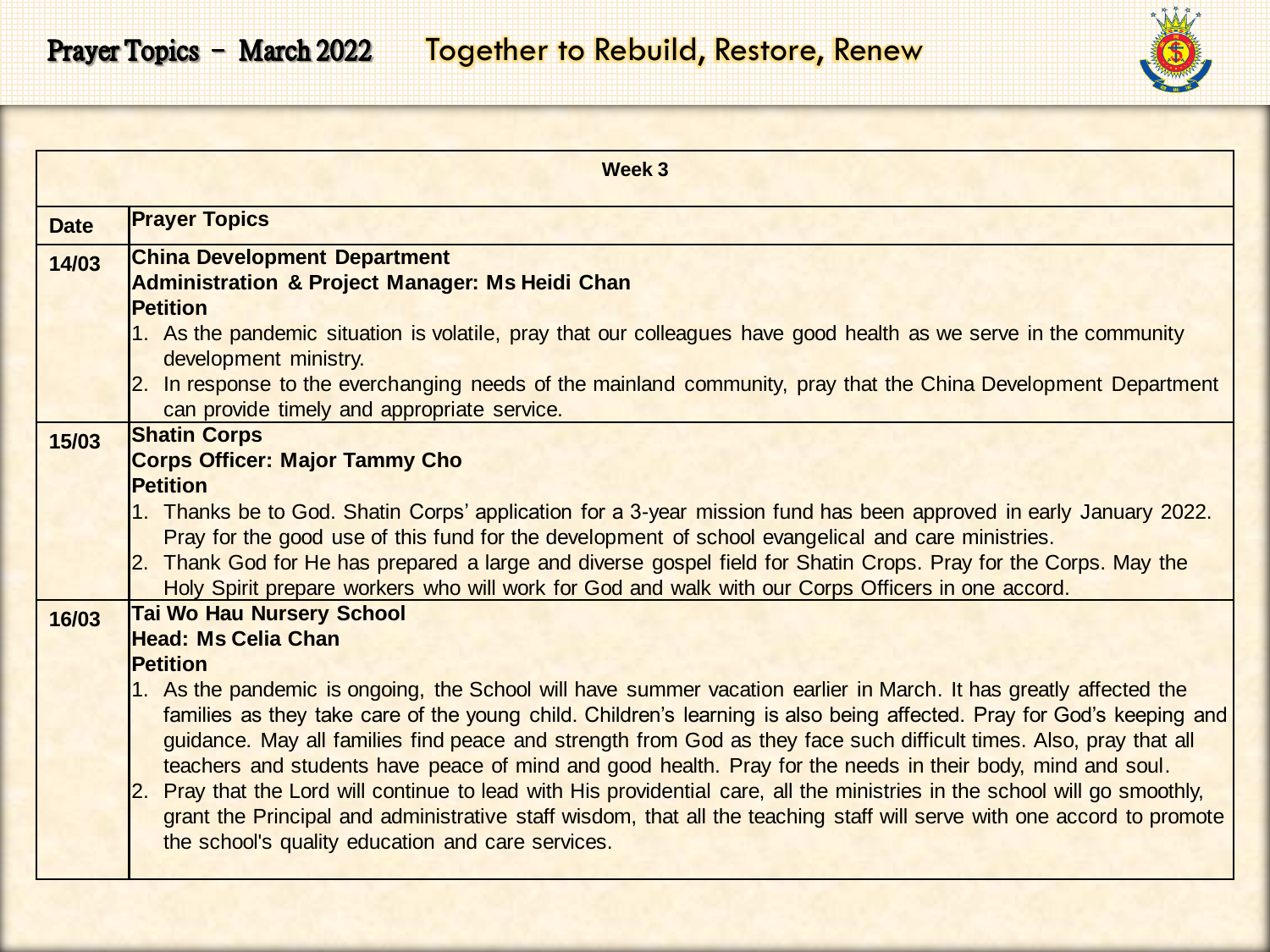

|             | Week 3                                                                                                                                         |
|-------------|------------------------------------------------------------------------------------------------------------------------------------------------|
| <b>Date</b> | <b>Prayer Topics</b>                                                                                                                           |
| 17/03       | THURSDAY WORLDWIDE PRAYER MEETING                                                                                                              |
|             | <b>Brasil Territory</b>                                                                                                                        |
|             | <b>TC: Colnel Wilson Strasse</b>                                                                                                               |
|             | <b>CS: Major Manuel Marquez</b>                                                                                                                |
|             | Officers 166(A120/R46) Corps 42 Outposts 6                                                                                                     |
|             | Sr Soldiers 1,638 Jr Soldiers 424 Adherents 142<br><b>Petition</b>                                                                             |
|             | 1. The Salvation Army Centenary Congress in Brazil with the visit of General Brian Peddle and Commissioner                                     |
|             | <b>Rosalie Peddle;</b>                                                                                                                         |
|             | 2. Leadership at all levels;                                                                                                                   |
|             | 3. Spiritual revival;                                                                                                                          |
|             | 4. Development of Youth Work;                                                                                                                  |
|             | 5. Strategic Planning: Growth and Development of Corps, Development of Social Projects, strategies for self-<br>sustainability and management; |
|             | 6. Implementation of the Governance System.                                                                                                    |
|             | 7. Physical and spiritual health and safety of Officers, Soldiers, employees and their families in view of the increase                        |
|             | in cases of the omicron variant of the COVID-19 virus in Brazil.                                                                               |
|             | 8. For the return to face-to-face activities in our Corps and Outposts, and in our Social Units as the situation of the                        |
|             | COVID-19 pandemic is attenuating.<br><b>Chun Yeung Child Care Centre</b>                                                                       |
| 18/03       | <b>Service Supervisor: Ms May Yung</b>                                                                                                         |
|             | <b>Petition</b>                                                                                                                                |
|             | 1. Since our unit is new, may God bless the smooth operation of our service and the readiness of our new team                                  |
|             | members, so they can be filled with wisdom and kindness in serving the needy families.                                                         |
|             | May God spread his love to our families with special needs members, so they will be able to live with hope under                               |
|             | difficult times.                                                                                                                               |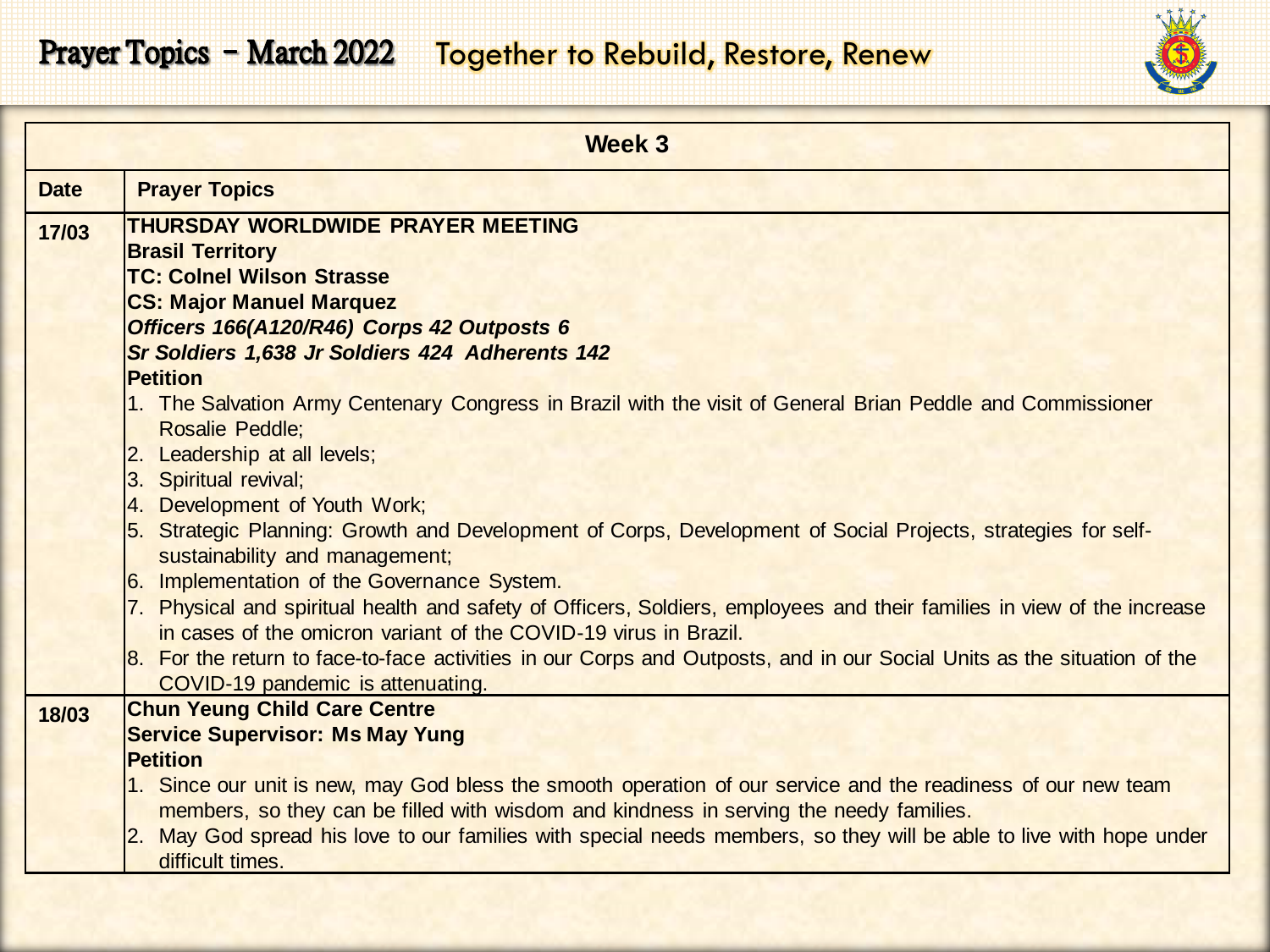

| <b>Week 4</b> |                                                                                                                                                                                                                                                                                                                                                                                                                                                                                                                                       |
|---------------|---------------------------------------------------------------------------------------------------------------------------------------------------------------------------------------------------------------------------------------------------------------------------------------------------------------------------------------------------------------------------------------------------------------------------------------------------------------------------------------------------------------------------------------|
| <b>Date</b>   | <b>Prayer Topics</b>                                                                                                                                                                                                                                                                                                                                                                                                                                                                                                                  |
| 21/03         | <b>Booth Lodge</b><br><b>Operation Manager: Ms Kaman Lo Ka Man</b><br><b>Petition</b><br>1. Hope all the CHQ colleague are healthy.<br>2. Hope BL business will be stable.                                                                                                                                                                                                                                                                                                                                                            |
| 22/03         | <b>Tai Hang Tung Corps</b><br><b>Corps Officer: Major Peter Cho</b><br><b>Associate Corps Officer: Major Mok Lai Ching</b><br><b>Petition</b><br>1. Through the Corps' theme of the year: 'Practise God's Love and Build our Home Together', encourage our<br>Soldiers to have a God-loving, people-loving and church-loving heart.<br>2. It is the third year since the pandemic. Pray that fellow Soldiers remain steadfast and faithful. Rely on God's words<br>as they face each day.                                             |
| 23/03         | <b>Tai Yuen Nursery School</b><br><b>Head: Ms Yip Chui Yue</b><br><b>Petition</b><br>1. Pray that all students, parents, teachers and staff of Tai Yuen Nursery School have good health in the body, mind<br>and soul. Pray that they are all strong enough from being infected.<br>Pray for God's keeping for staff of Tai Yuen Nursery School who have not converted to God. Prepare their hearts<br> 2.<br>to accept the good news of God. Also pray for the recruitment of vice-head. May God prepare someone who<br>pleases God. |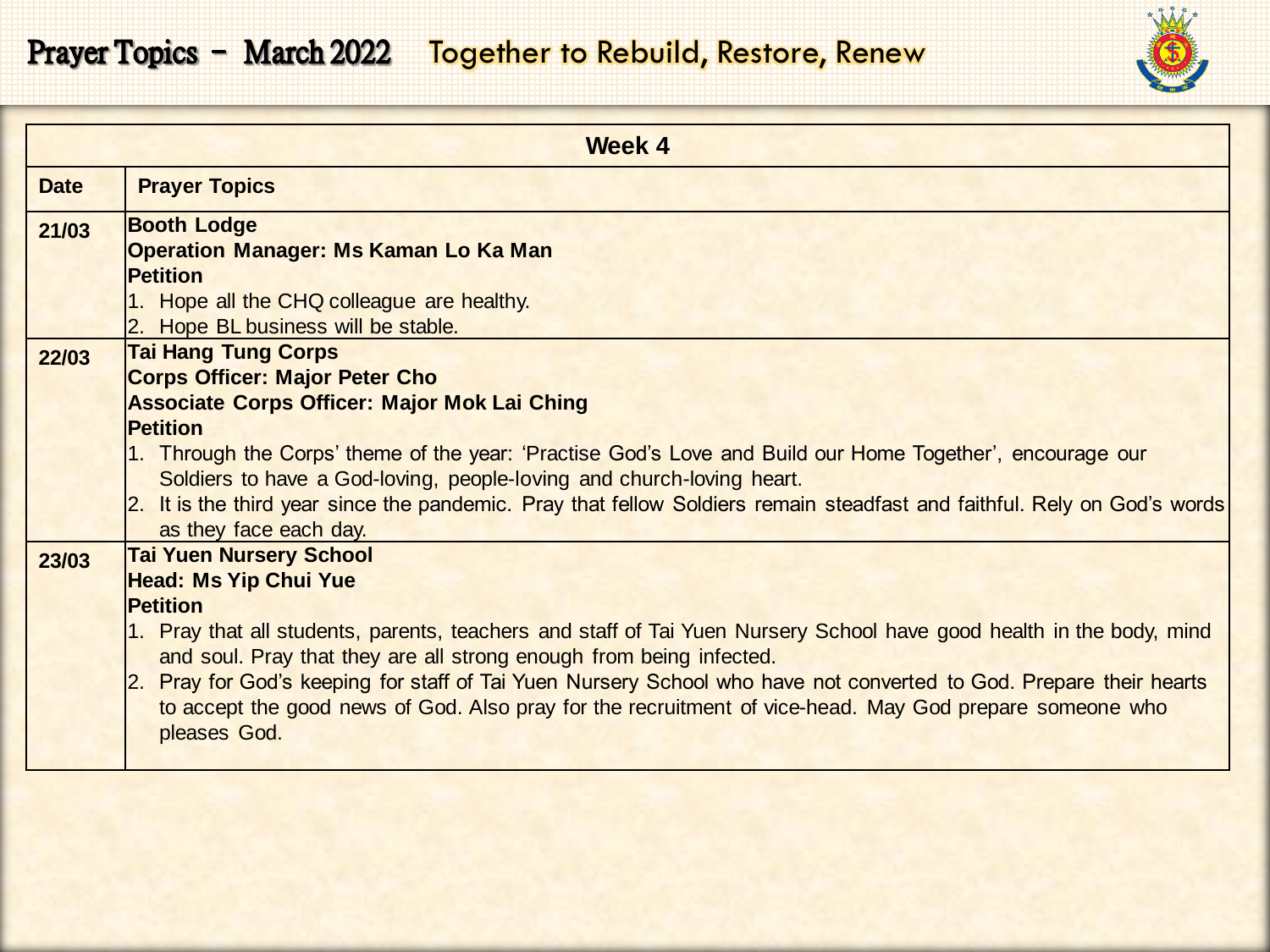

|             | Week 4                                                                                                                                                                                                                 |
|-------------|------------------------------------------------------------------------------------------------------------------------------------------------------------------------------------------------------------------------|
| <b>Date</b> | <b>Prayer Topics</b>                                                                                                                                                                                                   |
| 24/03       | THURSDAY WORLDWIDE PRAYER MEETING                                                                                                                                                                                      |
|             | <b>Denmark and Greenland Territory</b>                                                                                                                                                                                 |
|             | <b>TC: Lt-Colonel Christina Jeppsson</b>                                                                                                                                                                               |
|             | <b>CS: Major Jan Risan</b>                                                                                                                                                                                             |
|             | Officers 81(A35/R46) Corps 23 Envoys 3                                                                                                                                                                                 |
|             | <b>Sr Soldiers794 Jr Soldiers 9 Adherents 266</b>                                                                                                                                                                      |
|             | <b>Petition</b>                                                                                                                                                                                                        |
|             | 1. We pray that the vision "Hope and Life in Jesus" permeates the entire territory, and that this is done both by the                                                                                                  |
|             | power and renewal of the Spirit, and that we learn from all the good examples of life transformation that take place                                                                                                   |
|             | in our corps and programs.                                                                                                                                                                                             |
|             | 2. We pray for the unity of the territory: That everyone, officers, soldiers, adherents, volunteers, employees, guests                                                                                                 |
|             | and donors feel included in the mission.                                                                                                                                                                               |
|             | 3. We pray that the good implementation of the new leadership model and principles (Governance) continues and                                                                                                          |
|             | contributes to increased participation, accountability and openness throughout The Salvation Army.<br>4. We pray that we prioritize right and that we are able to innovate and be relevant in our time in our society. |
|             | 5. Pray that we as a church may be relevant to the young generation in our community and attract more children,                                                                                                        |
|             | youths, and families.                                                                                                                                                                                                  |
|             | 6. We give thanks for the good work done for the socially disadvantaged in Greenland over the last 9 years and the                                                                                                     |
|             | opportunities we now see for growth.                                                                                                                                                                                   |
|             | 7. We give thanks for an improved financial situation, but we continue to pray for increased sustainability, especially                                                                                                |
|             | for our corps.                                                                                                                                                                                                         |
| 25/03       | <b>Fitness Box</b>                                                                                                                                                                                                     |
|             | <b>Marketing and Development Manager: Ms Joyce Ho</b>                                                                                                                                                                  |
|             | <b>Petition</b>                                                                                                                                                                                                        |
|             | 1. In-person classes have been suspended under the pandemic. Pray that God will continue to bless Fitness Box                                                                                                          |
|             | and grant a smooth implementation of its online fitness courses, so that our trainees will remain healthy in their                                                                                                     |
|             | body and mind under the pandemic.                                                                                                                                                                                      |
|             | Pray for God's blessings upon Fitness Box for smooth operation of its new projects, so as to benefit more people                                                                                                       |
|             | suffering different types of pain.                                                                                                                                                                                     |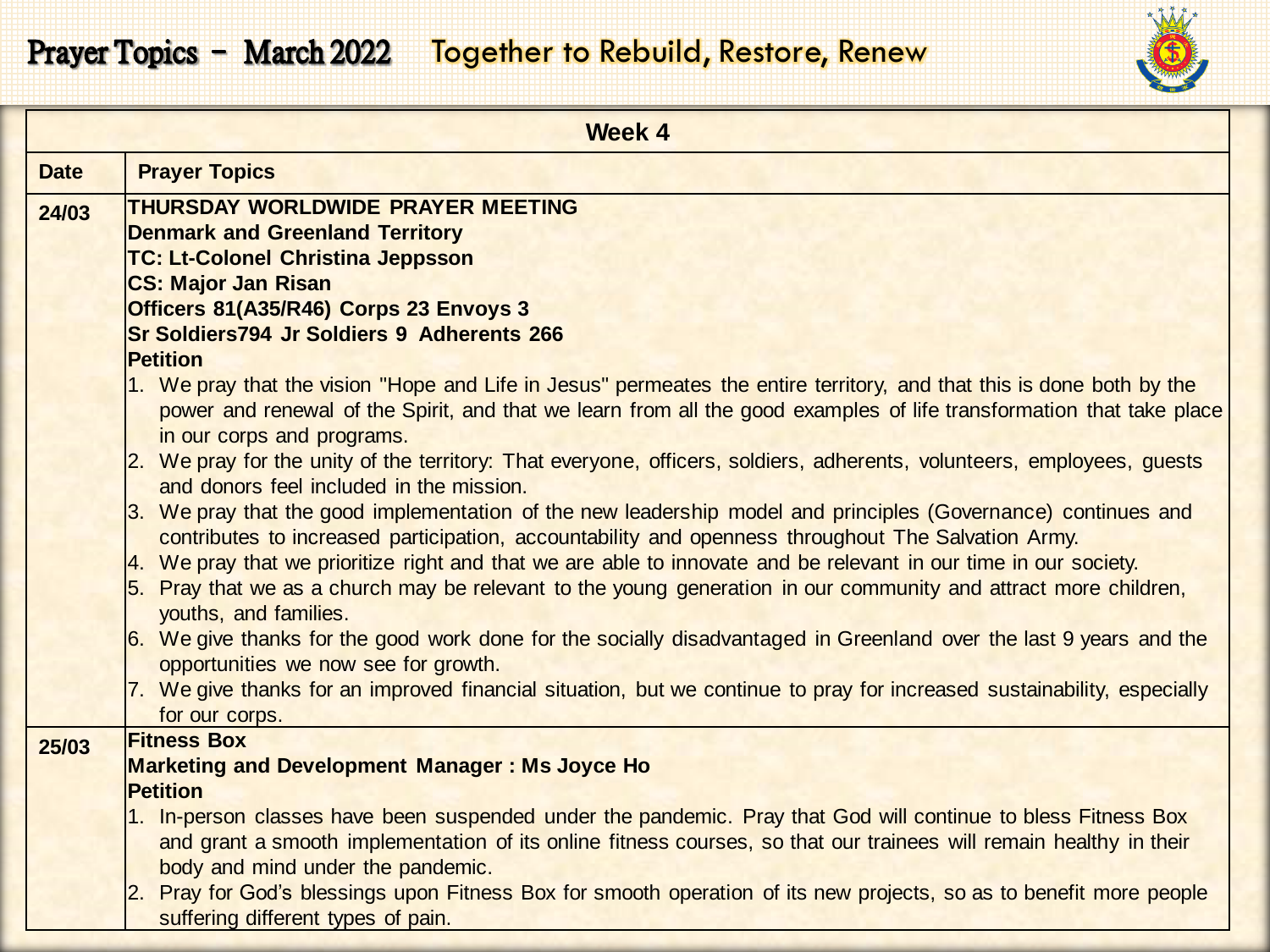

|             | Week 5                                                                                                         |
|-------------|----------------------------------------------------------------------------------------------------------------|
| <b>Date</b> | <b>Prayer Topics</b>                                                                                           |
| 28/03       | <b>Corporate Communications and Fundraising Department</b>                                                     |
|             | <b>Corporate Communications and Fundraising Director: Ms Eva Chow</b>                                          |
|             | <b>Petition</b>                                                                                                |
|             | 1. May God's protection be upon us during the 5th wave of pandemic                                             |
|             | Pray for God's guidance for the CCFD team to be able to adapt innovative and flexible way of working,          |
|             | communications, and fundraising.                                                                               |
|             | 3. Continue praying for the recruitment of a headcount which has been vacant for almost six months.            |
| 29/03       | <b>Tai Po Corps</b>                                                                                            |
|             | <b>Corps Officer: Major Chan Kwok Wai</b>                                                                      |
|             | <b>Assistant Corps Officer: Captain Winnie Keung</b>                                                           |
|             | <b>Petition</b>                                                                                                |
|             | 1. Closure requirements of scheduled premises affecting Corps Worship Meeting from 10 Feb to 20 Apr 2022. We   |
|             | pray for the Lord's Presence and Protection on the Comrades especially the online worship arrangements.        |
|             | Pray for the health and safety of the soldiers, staff, and service users in Corps, Schools and Social Services |
|             | units.                                                                                                         |
|             |                                                                                                                |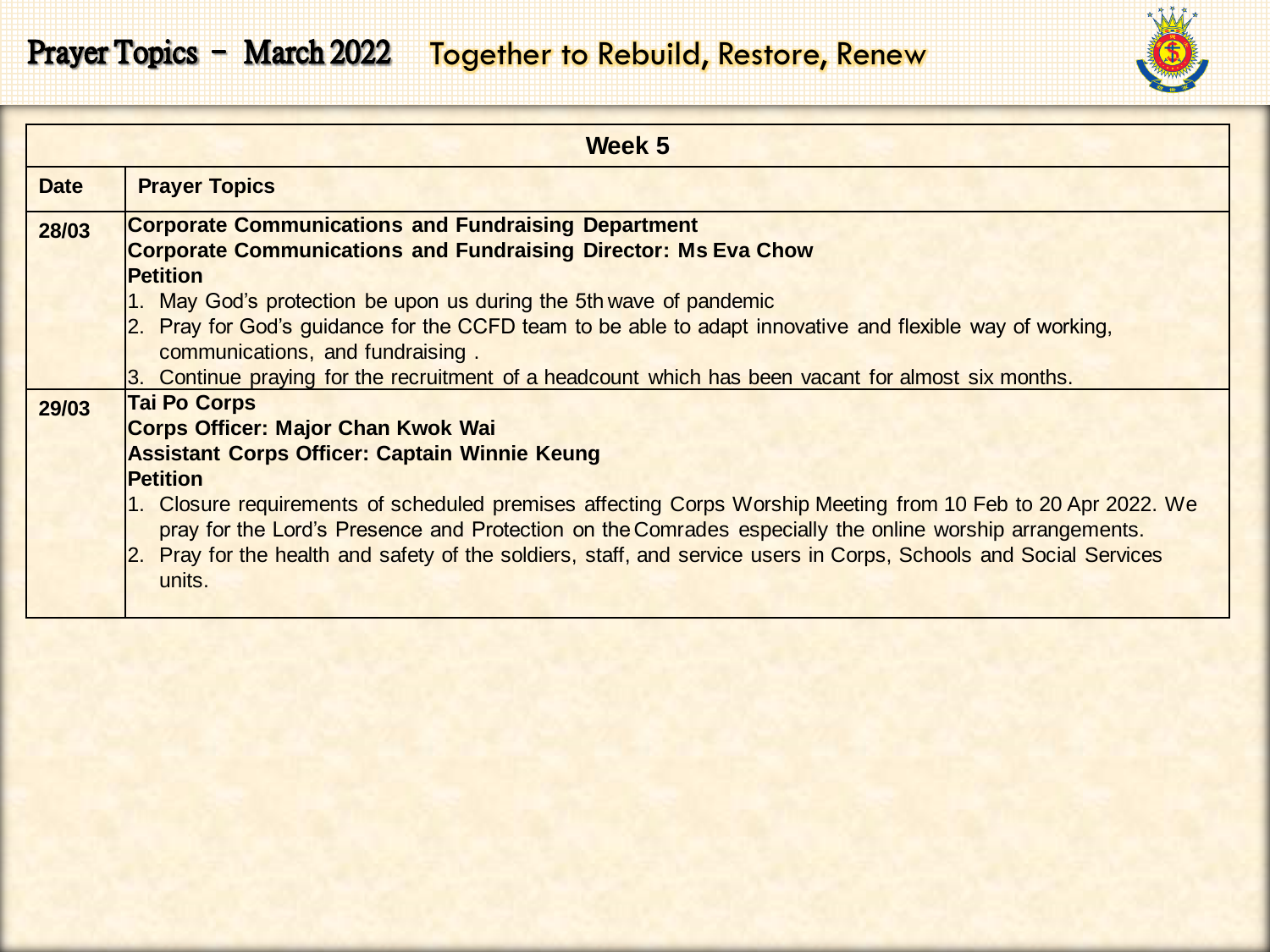

|             | Week 5                                                                                                                                                                                                                                                                                                                                                                                                                                                                                                                                                                                                                                                                                                                                                                                                                                                                                                                                                                                                                                                                                                                                                                                                                                                                                                                                                                                                                                                                   |
|-------------|--------------------------------------------------------------------------------------------------------------------------------------------------------------------------------------------------------------------------------------------------------------------------------------------------------------------------------------------------------------------------------------------------------------------------------------------------------------------------------------------------------------------------------------------------------------------------------------------------------------------------------------------------------------------------------------------------------------------------------------------------------------------------------------------------------------------------------------------------------------------------------------------------------------------------------------------------------------------------------------------------------------------------------------------------------------------------------------------------------------------------------------------------------------------------------------------------------------------------------------------------------------------------------------------------------------------------------------------------------------------------------------------------------------------------------------------------------------------------|
| <b>Date</b> | <b>Prayer Topics</b>                                                                                                                                                                                                                                                                                                                                                                                                                                                                                                                                                                                                                                                                                                                                                                                                                                                                                                                                                                                                                                                                                                                                                                                                                                                                                                                                                                                                                                                     |
| 30/03       | <b>Tin Ping Nursery School</b><br><b>Head: Ms Pansy Hung</b><br><b>Petition</b><br>1. Pray for harmony in families<br>Under the pandemic, many parents and young children are spending more time together at home, resulting in more<br>time to get along as well as conflicts. Pray for harmony among all families. May our Heavenly Father grant us peace.<br>Pray that couples are more accepting and patient in their communication. During this period of unexpected time<br>staying home, pray that the family relationship will improve.<br>2. Pray for families who have income reduced or lost their jobs during the pandemic<br>During the regular communication with parents, class teachers have learnt that some of them have less income or<br>even lost their jobs during the pandemic. May our Heavenly Father open His good treasure to help these families get<br>food and provision during these hard times.<br>3. Pray for our K3 student Lee Pak-fung<br>Lee Pak-fung, our K3 student, has been suffering from 'syringomyelia' since birth, resulting in scoliosis. Pak-fung had<br>a cerebellum surgery in June 2021. After the surgery, he had a back rack installed at his back for support, but it<br>caused him discomfort and affected his daily activities. After a follow-up consultation, the doctor suggested further<br>observation for a few months. If the condition has not improved, Pak-fung may need to undergo another surgery of |
|             | the cerebellum. May our Heavenly Father continue to bless Pak-fung with suitable treatment and good process of<br>recovery for his back.                                                                                                                                                                                                                                                                                                                                                                                                                                                                                                                                                                                                                                                                                                                                                                                                                                                                                                                                                                                                                                                                                                                                                                                                                                                                                                                                 |